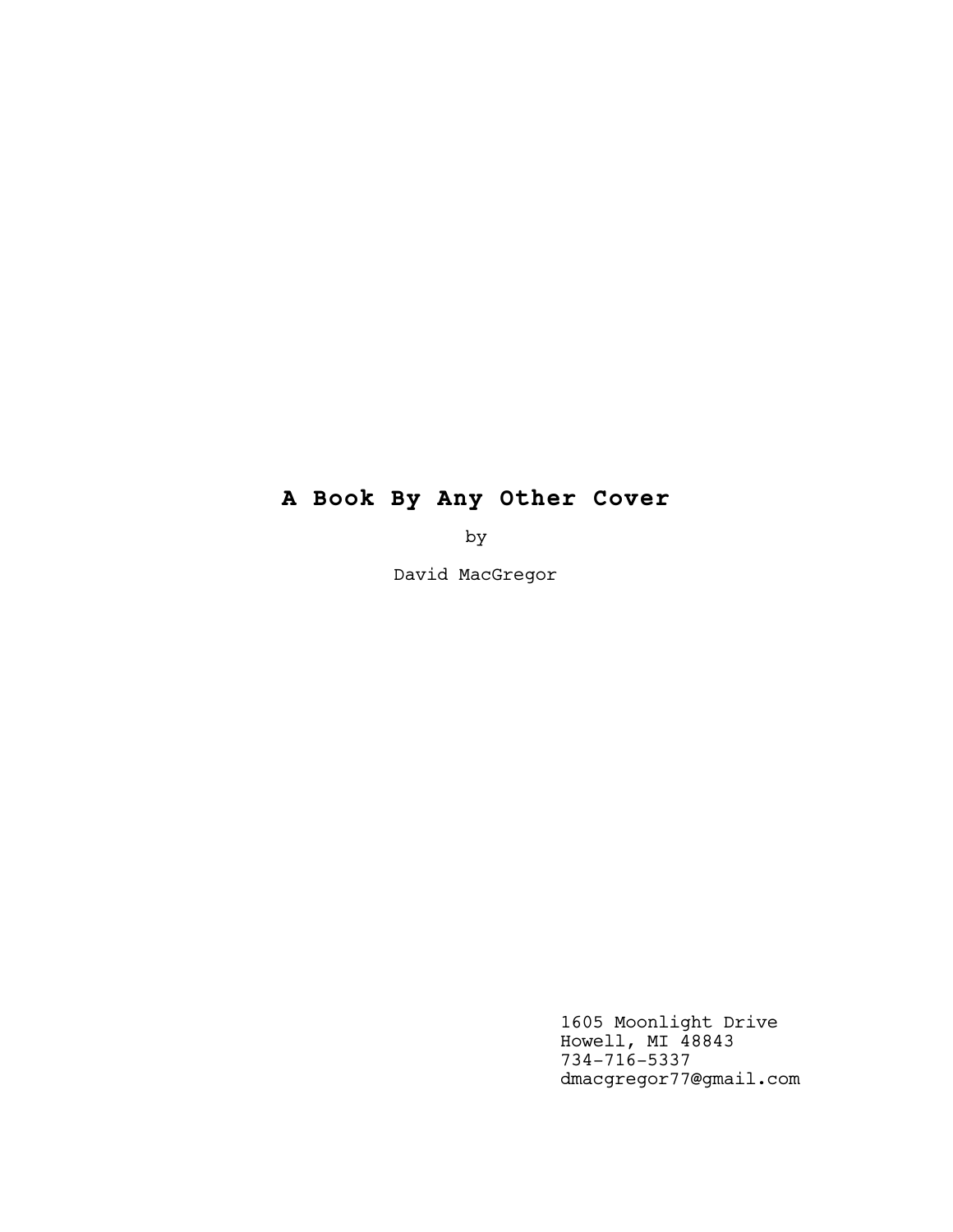# Setting

An outdoor picnic table with a trash can nearby.

# **Time**

Now and then.

# Cast

 KEN - Man in his 20s-40s. CYNTHIA - Woman in her 20s-40s.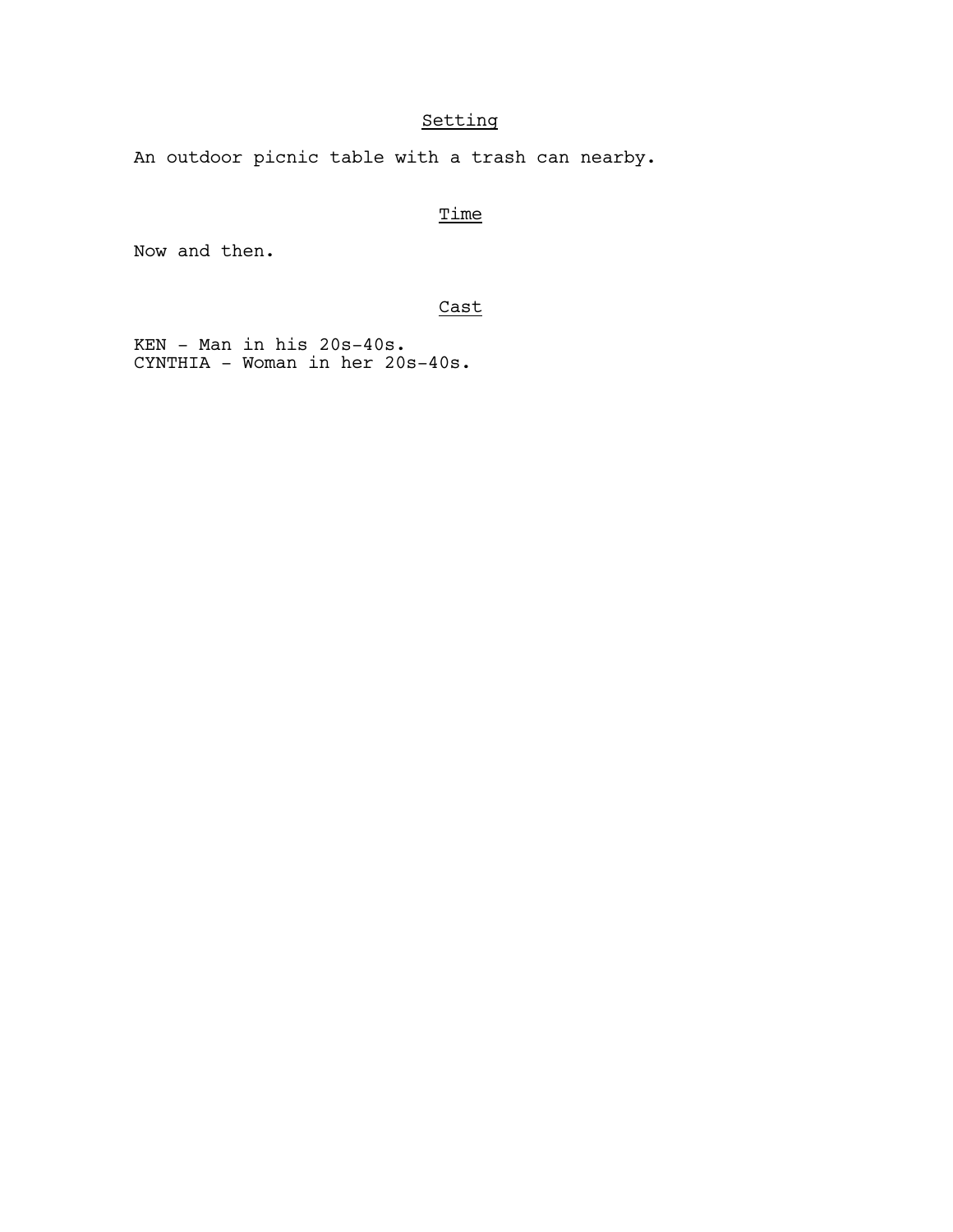(Lights up on KEN, who sits at a picnic table, and has just started eating his lunch. He's a pleasant enough looking fellow, wearing glasses with Coke-bottle thick lenses. He scrolls on his phone as CYNTHIA enters carrying her lunch. She sits down next to KEN, but not too close. She is a pleasant enough looking woman, with a Southern accent as thick as KEN's glasses.)

#### CYNTHIA

Well, if it isn't my favorite co-worker in the entire world! How was your cubicle this morning, you sweet thing?

KEN

Amazing. It's the best cubicle ever.

CYNTHIA

My Lord, it is so nice to be able to come outside and eat lunch. I swear, they must keep it at sixty degrees in there.

KEN

I think it's to keep us awake. You know, if people are too comfortable, they can get kind of sleepy...it starts to impact productivity and whatnot.

CYNTHIA

Well, God forbid we should be comfortable.

(CYNTHIA unpacks her lunch, shooting glances at KEN as he resumes scrolling on his phone.)

CYNTHIA

So...TGIF! Any plans for the weekend?

KEN

Not really. Think I might get my car washed. You?

CYNTHIA

No. I suppose I could reorganize my closet, but then, every time I open it, I look inside and I just think, "Nope. Not happening."

> (They both focus on their lunches for a moment.)

# CYNTHIA

So, Ken...I was wondering. There's something I might kind of like to talk to you about.

Oh yeah?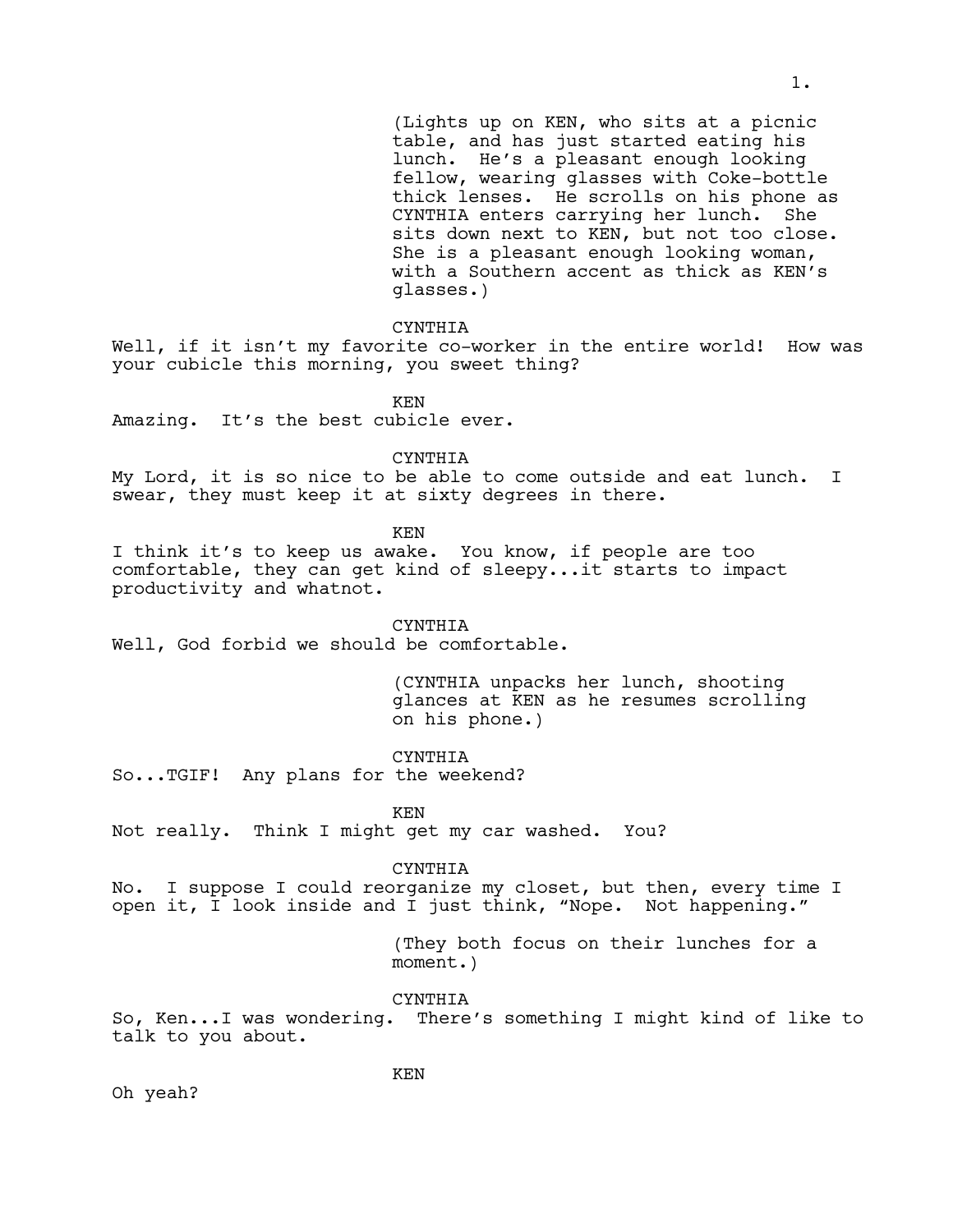CYNTHIA But the thing of it is, if I do talk to you about it, you might think that I am a horrible person.

KEN

Why would I think that?

**CYNTHIA** 

Well, it's...oh God...it's just not appropriate. It's wrong! I know that, but I still want to talk to you about it, and may the Lord forgive me.

KEN

Okay.

CYNTHIA

I mean...how long have we worked together now?

KEN

Oh jeez...nearly three years.

CYNTHIA

And we like working together, don't we?

KEN

Absolutely! You're great!

CYNTHIA

Could you maybe expand on that just a little bit?

KEN

Well...you're smart, you're funny, I know I can count on you any time I need help with anything. You're by far my favorite person in the whole office.

CYNTHIA

Oh, that is so nice to hear! That is wonderful! And I think you probably already know...I feel the same way about you.

KEN

Well, I kind of hoped you did, but it's nice to hear you say it.

CYNTHIA

So...this is where's it's going to get hard, but I told myself I was going to do this, and let the chips fall where they may, so to speak. It's...oh God...

What?

KEN

CYNTHIA

No...you know what? The sun is shining, the sky is blue...let's just eat our lunches like always and enjoy the day.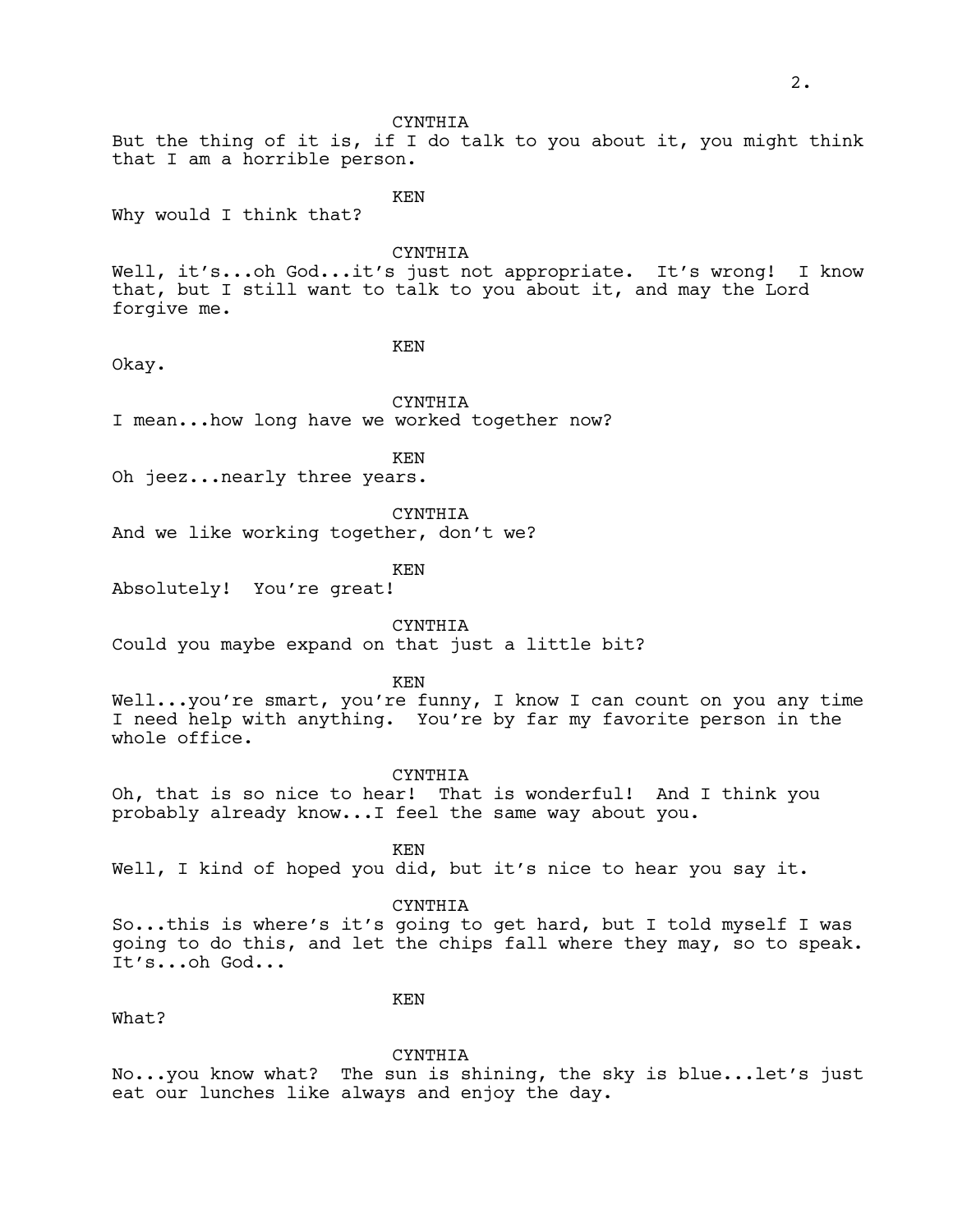KEN

No, Cynthia, what is it you want to say?

CYNTHIA

You have to promise that you won't stop talking to me if I tell you.

KEN

I promise.

CYNTHIA

All right. Well, it's not exactly a secret that I am currently unattached, so to speak.

KEN

Me too!

#### CYNTHIA

I know that. And many's the time that I have thought to myself, "I should ask Ken if he wants to go out after work. Maybe there's a concert he wants to see or a new restaurant or something." Because you're a really wonderful man. I've known you long enough now, I see all the little things you do to try and make other people happy...the birthday cards you bring in for co-workers, when you bake your oatmeal raisin cookies and all...but I have never asked you out for one very simple reason, and it's a reason that I am so ashamed of that I can barely bring myself to tell you.

KEN

What? What is it?

CYNTHIA

It's your glasses.

KEN

My glasses?

#### CYNTHIA

They're horrible. I mean, hoo daddy! I don't even want to know how thick those lenses are, but I feel pretty sure they could stop a bullet, you know what I mean? But then I stop myself. I do. I say to myself, "Cynthia, it's just a pair of damned glasses! What is your problem?" And the best answer I can come up with is that for my entire life, whenever I've seen somebody with glasses like yours, it's always in a movie or some TV show. And the person who wears those glasses is usually some kind of nerd or geek or weirdo loser of some kind. And it's like a signal. This person is hideous. Avoid them at all costs. So I think what happened is I kind of developed a conditioned response to glasses like yours. I see them and it's like seeing a rattlesnake in my underwear drawer. I open it, and I'm like, "Oh my God!" and I can't slam that drawer closed quick enough because I just don't want to see it no more!

KEN

I...don't know what to say.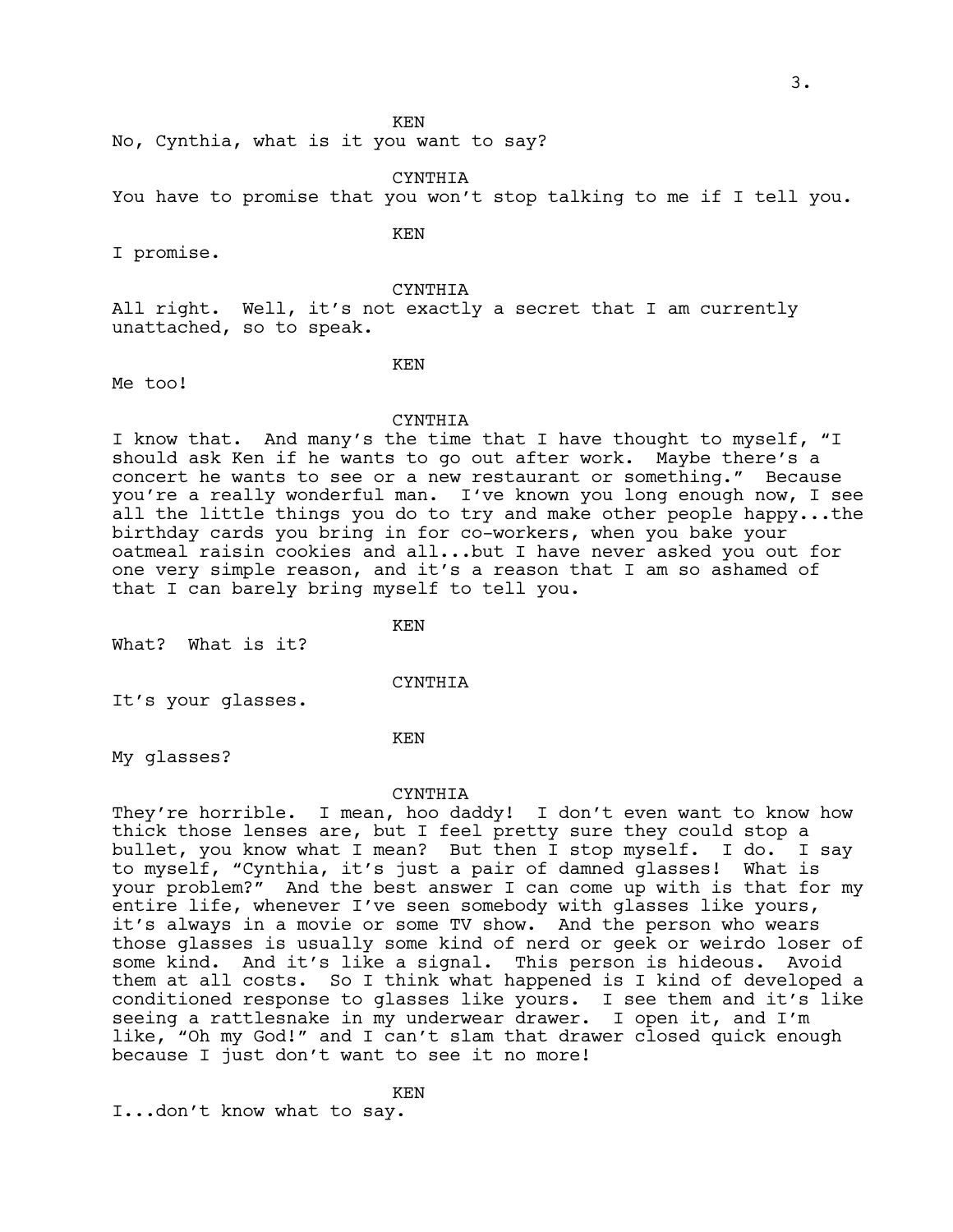CYNTHIA

Well, you don't have to say nothing right now, 'cause I'm not done.

There's more?

KEN

CYNTHIA

Oh yeah. You just hang on to your hat mister, 'cause I am only halfway through.

KEN

Great.

### CYNTHIA

See, there was this day, maybe a month ago, I stopped by your cubicle, you know, like I always do, and you were sitting there, but you had just taken your glasses off, I think to rub your eyes or something, and I said your name and you turned to me, and you looked at me, without your glasses on, and I swear to God my heart just about burst right then and there. You had this beautiful, poetic, faraway look in your eyes--and I know it's because you couldn't actually see me real well--but it just pierced right through me like an arrow, and not a day has gone by since that I haven't thought about that moment...just how damned handsome you are without those damned glasses.

KEN Wow...I still don't know what to say. I'm really glad you're telling me this, but I need my glasses.

CYNTHIA

Well...do you?

KEN

What?

#### CYNTHIA

See, I've been doing some research, and apparently with vision as bad as yours, contact lenses are not going to do it. I understand that. On the other hand, there is this surgery they can do, refractive surgery they call it--

KEN

KEN

Yeah, I know. They shoot lasers into your eyes to burn away part of your eyeball. And of course, it's elective surgery, so it's not covered by insurance and it's like two thousand dollars per eye.

CYNTHIA

I would be happy to chip in.

You would?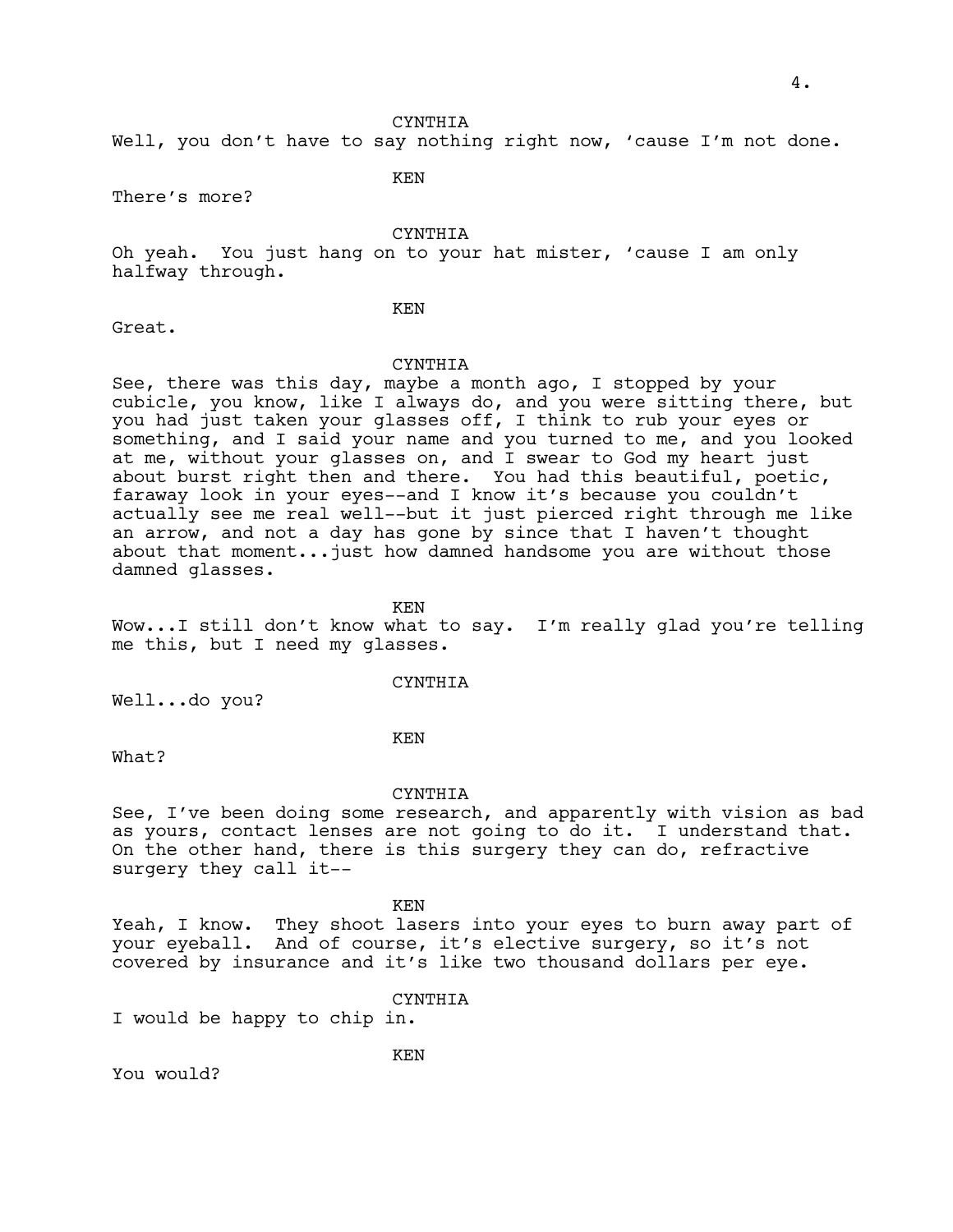#### CYNTHIA

Or you know what? Forget that. Ken, I will pay for the whole damned procedure.

Seriously?

CYNTHIA

KEN

Swear to God.

KEN

Well, there's possible side effects too.

#### CYNTHIA

In three percent of cases according to my research, which is pretty low if you ask me. And yes, I know this makes me an incredibly shallow and superficial person, but I can't just snap my fingers and undo a lifetime of social conditioning. On the other hand, and maybe I'm being all pollyanna here and everything, but we're already friends, and I think there's a real good chance that we could be more than friends if...

KEN

You think?

#### CYNTHIA

I do. I really do. So, I guess what I'm saying, what I'm asking, is would you think about it?

KEN

Well, yeah. Of course I would. But you see...

CYNTHIA

Now don't stop there. We're hanging out on a pretty weird ledge here together right now. But what?

KEN

Well...it's going to make things even weirder.

CYNTHIA

Weirder? I just told you I need you to laser beam your eyeballs before I'll go out with you. It doesn't get any weirder than that.

KEN

I think maybe it does.

#### CYNTHIA

Seriously?

KEN

Well, it's not like I haven't thought about asking you out...like pretty much every day for the past three years.

CYNTHIA

Oh my word...then why didn't you?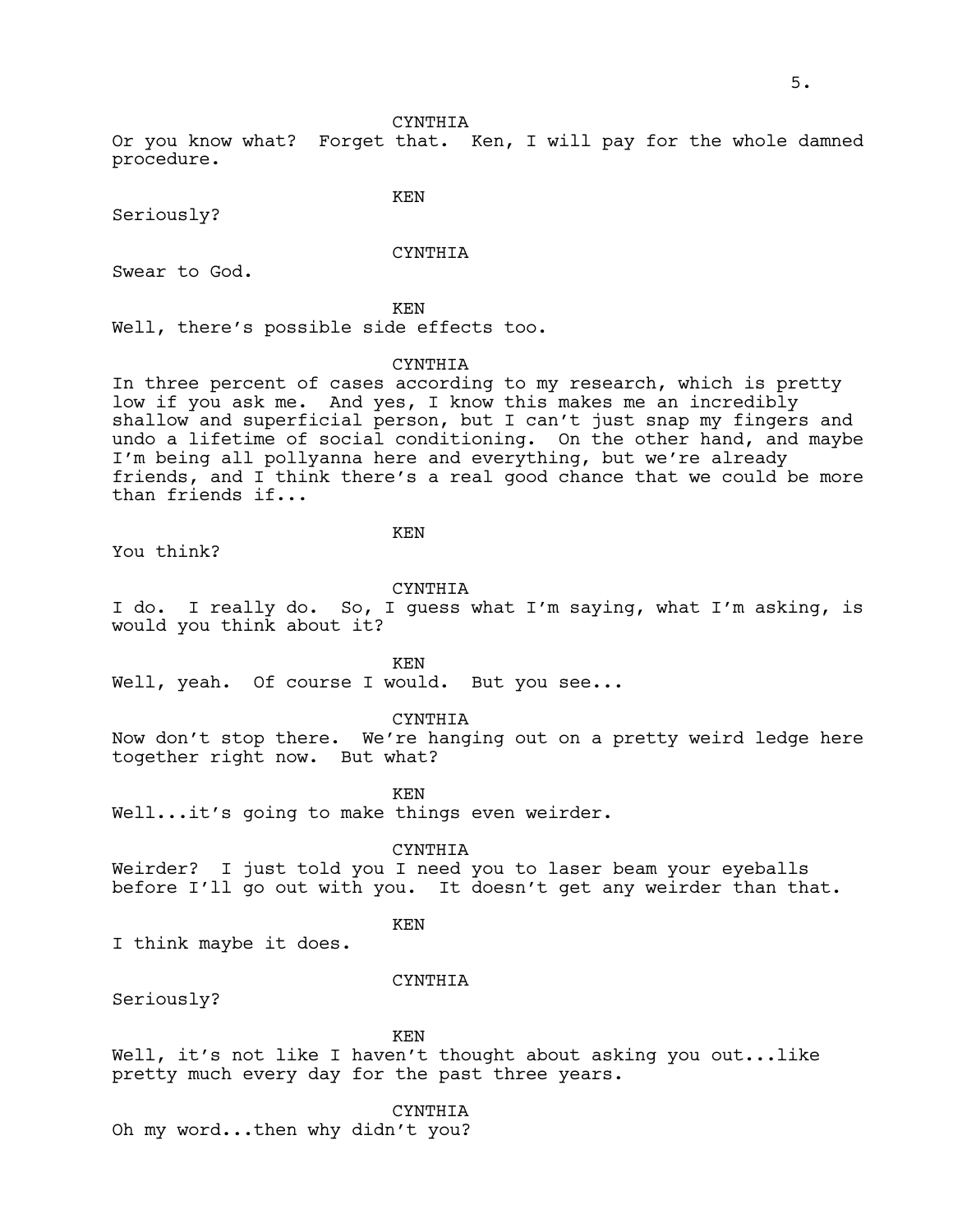KEN

Because of your accent.

CYNTHIA

What accent?

KEN

You have this incredibly thick Southern accent.

CYNTHIA

Well, of course I do! I was born and raised in Georgia! What kind of accent am I supposed to have?

KEN

I know, I know. I mean, it's one thing at work. I can handle it. I can always just go to my cubicle and put my headphones on. But if we were dating or living together or whatnot, if I was around that accent all the time, I'd want to put a bullet through my head.

CYNTHIA

Are you for real? It's that bad?

KEN

Oh yeah. I mean, it's the same as your conditioned response to my glasses. I hear that accent, and I just think...dumbass. I'm sorry, I do. And yes, it's from TV and movies. Anytime there's a character with a Southern accent, they're usually some kind of inbred, alcoholic, redneck dumbass. And I know that's not you. I do. You're amazing in just about every way a human being can be amazing. But I hear that accent and...

#### CYNTHIA

You don't need to say another word. Oh my. Well, that is... disappointing. Not that I don't deserve to hear you saying that, I do...and I suppose it's good that we're both being so honest with one another and all.

KEN

I'm sorry. I really am. Like you said, I know it makes me incredibly superficial and shallow, but I can't help it. And besides, what are people always saying? Be happy with yourself! Be happy with who you are, right? Well, this is who we are, I'm Glasses Guy and you're Accent Girl and we need to be happy with that.

#### CYNTHIA

Bullshit! I'm sorry, but that is just out and out, plain old bullshit. What is the point of being happy with yourself when you don't have someone else to be happy with you? That's what I want! I want you to be happy with me. And I want to be happy with you.

KEN

You're saying we shouldn't be ourselves?

CYNTHIA

I'm saying...sometimes adjustments need to be made.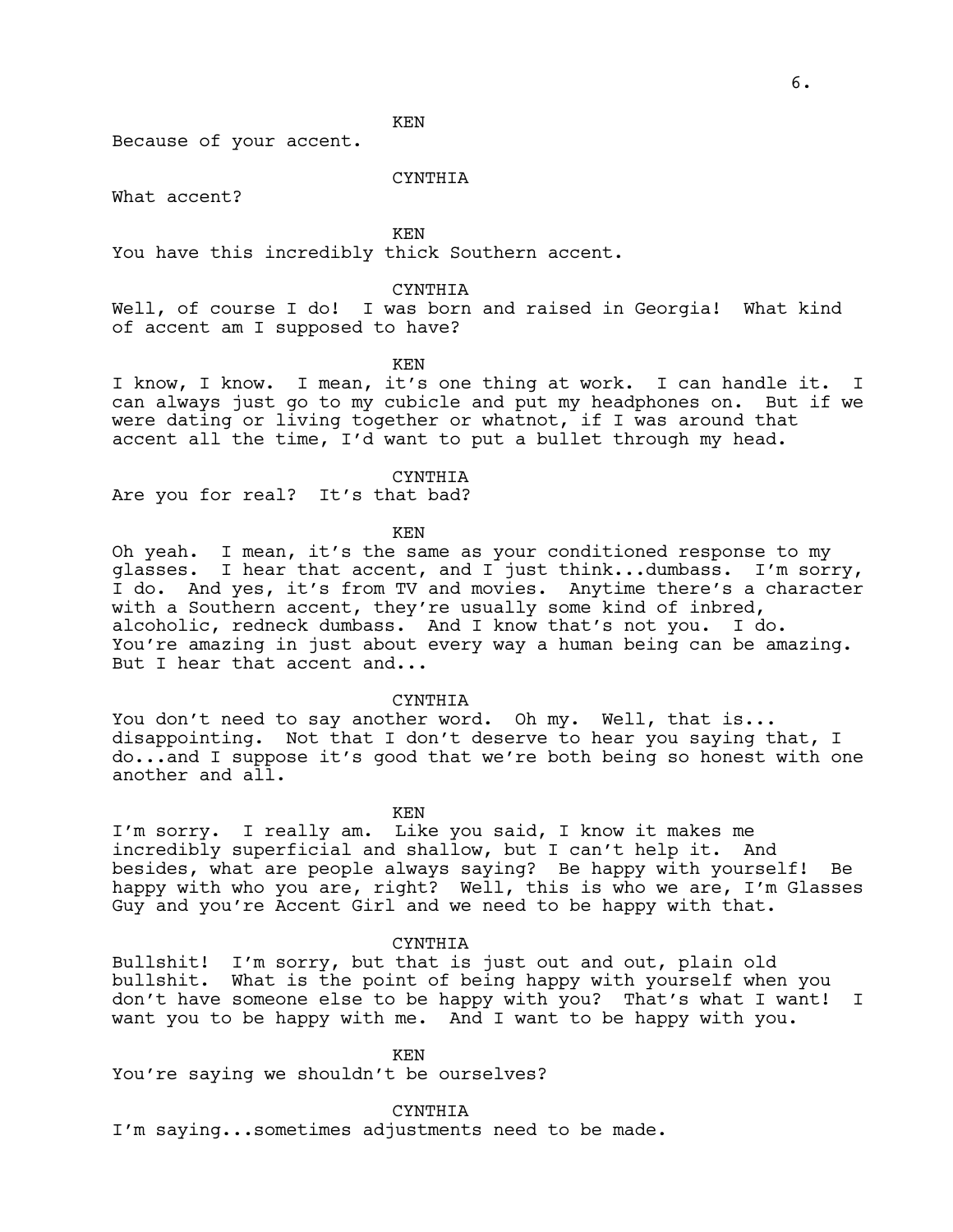KEN

Like what?

**CYNTHIA** Well...take your glasses off.

(off his hesitation)

Just do it. Please...

(KEN removes his glasses and CYNTHIA practically swoons right there.)

CYNTHIA

Oh my Lord...if you are not a hunk of burning love, I don't know what is. Now Ken, I want you to listen to the next thing I say very closely. Are you listening?

(off KEN's nod, adopting an

upper class English accent) Kenneth, without your glasses, the transformation is utterly remarkable. I can easily say without fear of contradiction that I am now looking at the most desirable man I have ever seen in my life.

> (KEN scrambles to put his glasses back on. He stares at CYNTHIA.)

KEN

What the hell was that?

CYNTHIA

(Southern accent) Why I have no idea what y'all are talking about.

> (KEN gets the hint and quickly removes his glasses.)

CYNTHIA

(English accent from now on)

That was me, my darling. When I was in high school I was cast as Juliet in *Romeo and Juliet* whilst in the drama club and found that I had quite an affinity for the English accent. I spent hour upon hour listening to accent recordings to get it just right, and I was so good that from that point on, well, let's just say, I played quite a number of English roles in both high school and at university.

KEN

That's...amazing. That's...wow. Wow wow wow wow wow. That is the sexiest thing I have ever heard in my life.

CYNTHIA

Do you mean it, darling?

KEN

I do...but this is ridiculous! I can't ask you to never speak with a Southern accent again.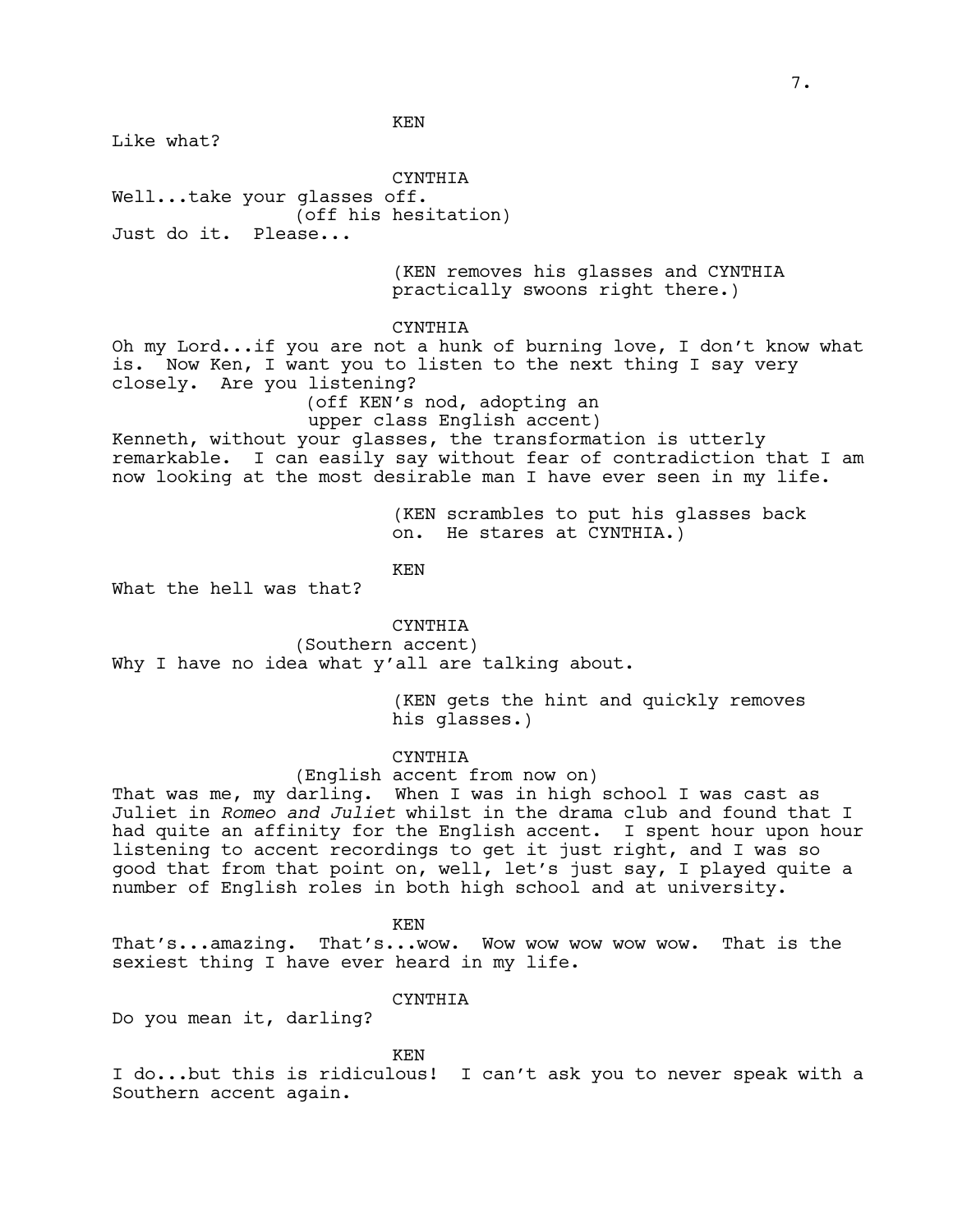# CYNTHIA

Why on earth not? If it makes you happy, why not?

KEN

Because that's insane!

### CYNTHIA

Kenneth, I'm asking you to have laser beams shot into your eyeballs with a three percent chance of unfortunate side effects. Adopting an English accent seems like a small thing to ask in return.

KEN

But how would you explain it to your family or people in the office?

### **CYNTHIA**

Concussion.

 (she bangs her head on the table)

Oh dear, I appear to have concussed myself, with the result that I can only speak with an English accent now.

KEN

I've heard of that! That does actually happen to people.

CYNTHIA

How wonderful! Apparently I'm one of those people and no one can prove that I'm not. (beat)

Any plans for the weekend, Kenneth?

KEN

I need to start looking at eye surgery places.

CYNTHIA

The Pure Vision Eye Clinic is three miles from here, reports 97.8% patient satisfaction, and is open until six. Shall we knock off early today?

# KEN

We most definitely shall.

(KEN picks up his glasses, but doesn't put them on as they both stand up.)

# CYNTHIA

I'll drive.

# KEN

Please.

(as they start walking) Does this mean we're horrible people?

(CYNTHIA takes KEN's glasses from him.)